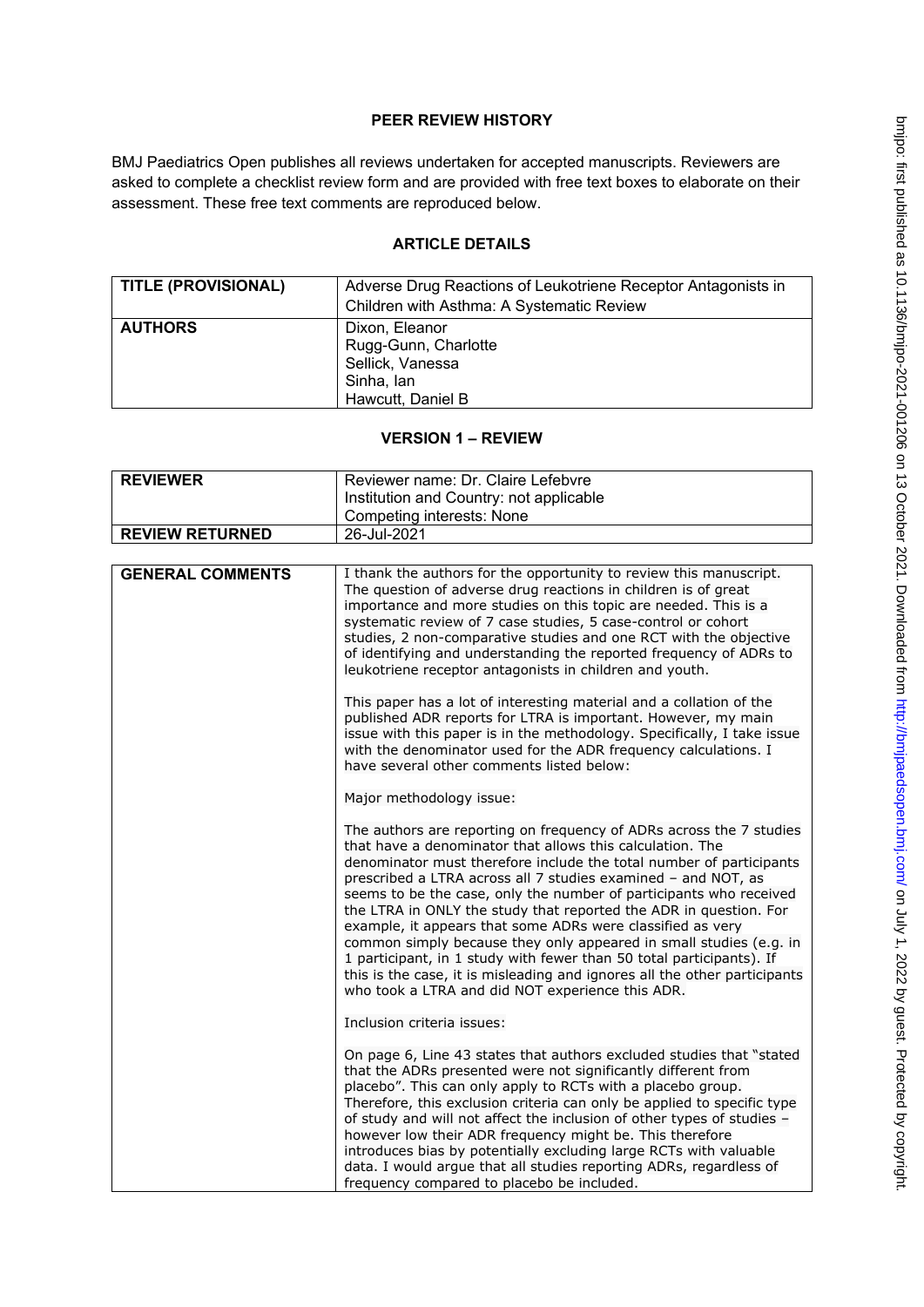| On page 7, line 34, authors state that "when studies were reported<br>in multiple publications, information was collected across these to<br>maximize information available". Could the authors please clarify<br>what is meant by this? How did the authors avoid ADRs being<br>double counted if the study was reported in more than one<br>publication?                                                                                                                                                                                                                                                                                  |
|---------------------------------------------------------------------------------------------------------------------------------------------------------------------------------------------------------------------------------------------------------------------------------------------------------------------------------------------------------------------------------------------------------------------------------------------------------------------------------------------------------------------------------------------------------------------------------------------------------------------------------------------|
| Clarification of methodology:                                                                                                                                                                                                                                                                                                                                                                                                                                                                                                                                                                                                               |
| On page 8, line 46, authors mention using MedDRA terminology and<br>SmPCs guidelines - it would be helpful to briefly define these<br>acronyms and explain the classification system. This would also help<br>to clarify what the authors mean on page 11, line 59 "following<br>SmPC quidelines, a standardized frequency term was generated"                                                                                                                                                                                                                                                                                              |
| It is also unclear to me whether the classification of "very common"<br>vs. common vs. uncommon" refers to the frequency noted in the<br>summary of product characteristics or the frequency noted in the<br>present study. It would be very helpful for the authors to better<br>describe the SmPC classification to which they refer. For example,<br>they list several ADRs as being "very common" (e.g. nervous system<br>disorders, elevated liver function tests, decreased appetite and<br>aggression) but go onto say that most of these were only noted in 1<br>patient among fewer than 50. What is the cutoff for "very common"? |
| Distinction between study types:                                                                                                                                                                                                                                                                                                                                                                                                                                                                                                                                                                                                            |
| I also think there should be a clearer distinction between the<br>cohort/case-control/RCT studies and the case reports/case series<br>which are methodologically extremely different. I would like to see<br>the case reports discussed completely separately from the other<br>studies. For example, eligibility criteria states that studies were<br>included if they mentioned the frequency of ADRs. However, this<br>cannot be determined for a case report. Therefore, inclusion criteria<br>are inherently different depending on the type of study.                                                                                 |
| Other:<br>Also, please clarify what a non-comparative study. I do not believe<br>this is a recognized study design.                                                                                                                                                                                                                                                                                                                                                                                                                                                                                                                         |
| Please define the CYP acronym the first time it appears in the<br>manuscript.                                                                                                                                                                                                                                                                                                                                                                                                                                                                                                                                                               |

| <b>REVIEWER</b>        | Reviewer name: Dr. Fernando de Benedictis<br>Institution and Country: Via Trilussa 87, Pescara, 65122, Italy<br>Competing interests: None |
|------------------------|-------------------------------------------------------------------------------------------------------------------------------------------|
| <b>REVIEW RETURNED</b> | 09-Aug-2021                                                                                                                               |
|                        |                                                                                                                                           |

| <b>GENERAL COMMENTS</b> | Adverse Drug Reactions of Leukotriene Receptor Antagonists in<br>Children with Asthma: A Systematic Review                                                                                                                                                                                                                                                                                                                                                                                                                                     |
|-------------------------|------------------------------------------------------------------------------------------------------------------------------------------------------------------------------------------------------------------------------------------------------------------------------------------------------------------------------------------------------------------------------------------------------------------------------------------------------------------------------------------------------------------------------------------------|
|                         | General comment                                                                                                                                                                                                                                                                                                                                                                                                                                                                                                                                |
|                         | This article aims to review the reported frequency of adverse drug<br>reactions attributed to LTRAs in children with asthma. The authors<br>should be congratulated for identifying this important aspect of<br>paediatric pulmonology and undertaking this work.<br>The study protocol is clear and well designed, the method used is<br>excellent, and the results are well presented. The conclusions are<br>acceptable. The tables are fine. The references are updated. At<br>view, the general presentation of the article is very good. |
|                         | Minor comments                                                                                                                                                                                                                                                                                                                                                                                                                                                                                                                                 |
|                         | The following comments may improve the text:                                                                                                                                                                                                                                                                                                                                                                                                                                                                                                   |
|                         | - Abstract: The sentence "The aim was to" should be moved to the                                                                                                                                                                                                                                                                                                                                                                                                                                                                               |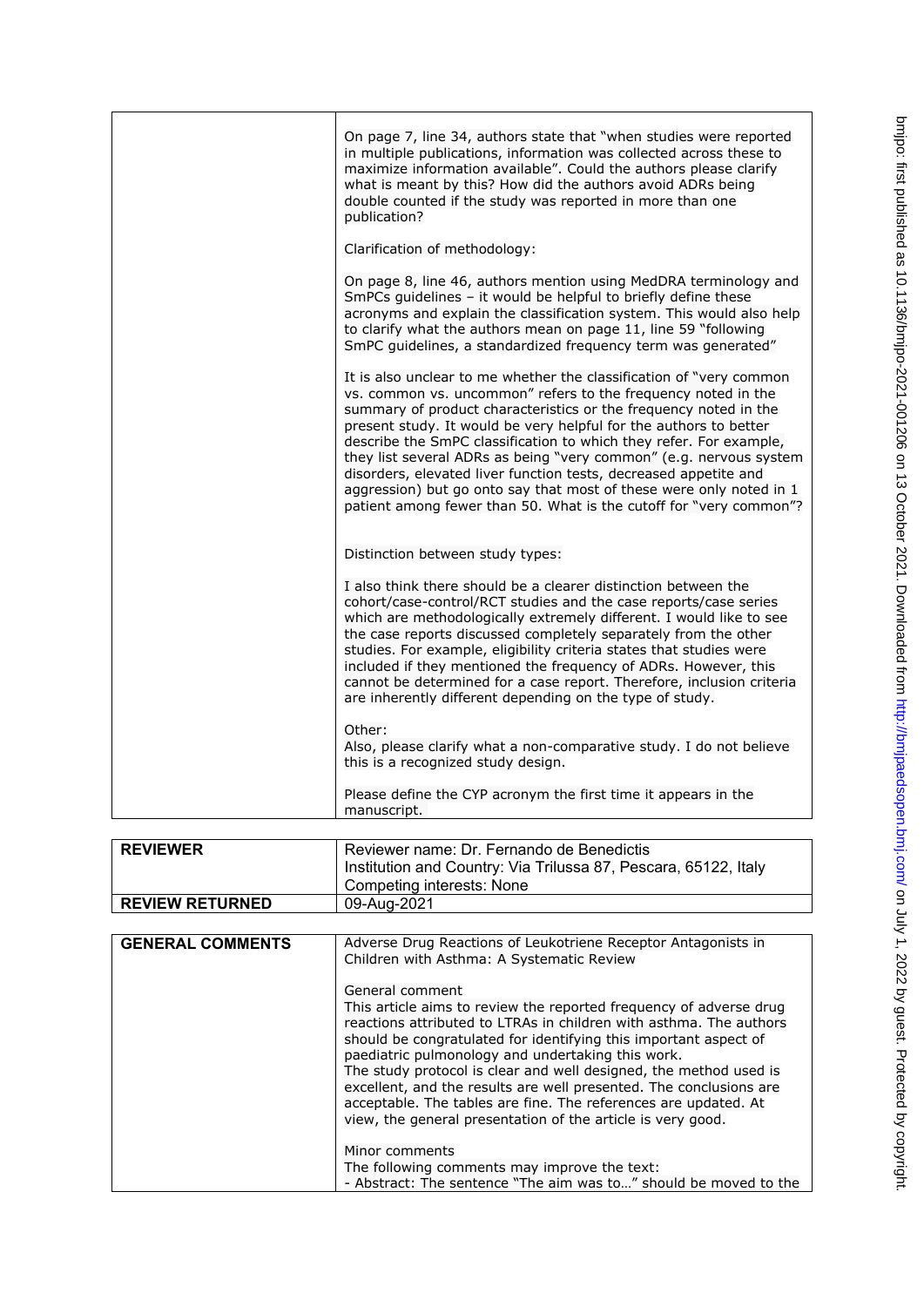| Background section, so that the Method could be described in this    |
|----------------------------------------------------------------------|
| specific section.                                                    |
| - pag. 6, line 36: "for a diagnosis of asthma" - modify to "for      |
| asthma"                                                              |
| - pag. 7, line 46: SmPC – spelling the acronymous at the first       |
| description                                                          |
| - pag. 12, line 9: "elevated" - abnormal?                            |
| - pag 12, line 9: "nervous system disorders" - add also psychiatric? |
| Indeed, in the Table 3, 2nd column, Characterized ADR are not        |
| described.                                                           |
| - I would suggest adding the following recent reference: 'de         |
| Benedictis et al., Safety of antinflammatory drugs in children with  |
| asthma, Curr Opin Allergy Immunol 2021', which adds something        |
| for ADRs of LTRAs.                                                   |

## **VERSION 1 – AUTHOR RESPONSE**

Dear Dr. Brodlie,

Thank you very much for reading my paper.

I have responded to your suggestions and uploaded my edited paper.

Kind regards, Eleanor Dixon

## **VERSION 2 – REVIEW**

| <b>REVIEWER</b>        | Reviewer name: Dr. Fernando de Benedictis<br>Institution and Country: Via Trilussa 87, Pescara, 65122, Italy<br>Competing interests: None |
|------------------------|-------------------------------------------------------------------------------------------------------------------------------------------|
| <b>REVIEW RETURNED</b> | 09-Aug-2021                                                                                                                               |

| <b>GENERAL COMMENTS</b> | Adverse Drug Reactions of Leukotriene Receptor Antagonists in<br>Children with Asthma: A Systematic Review                                                                                                                                                                                                                                                                                                                                                                                                                                     |
|-------------------------|------------------------------------------------------------------------------------------------------------------------------------------------------------------------------------------------------------------------------------------------------------------------------------------------------------------------------------------------------------------------------------------------------------------------------------------------------------------------------------------------------------------------------------------------|
|                         | General comment                                                                                                                                                                                                                                                                                                                                                                                                                                                                                                                                |
|                         | This article aims to review the reported frequency of adverse drug<br>reactions attributed to LTRAs in children with asthma. The authors<br>should be congratulated for identifying this important aspect of<br>paediatric pulmonology and undertaking this work.<br>The study protocol is clear and well designed, the method used is<br>excellent, and the results are well presented. The conclusions are<br>acceptable. The tables are fine. The references are updated. At<br>view, the general presentation of the article is very good. |
|                         | Minor comments                                                                                                                                                                                                                                                                                                                                                                                                                                                                                                                                 |
|                         | The following comments may improve the text:                                                                                                                                                                                                                                                                                                                                                                                                                                                                                                   |
|                         | - Abstract: The sentence "The aim was to" should be moved to the<br>Background section, so that the Method could be described in this<br>specific section.                                                                                                                                                                                                                                                                                                                                                                                     |
|                         | - pag. 6, line 36: "for a diagnosis of asthma" - modify to "for<br>asthma"                                                                                                                                                                                                                                                                                                                                                                                                                                                                     |
|                         | - pag. 7, line 46: SmPC – spelling the acronymous at the first<br>description                                                                                                                                                                                                                                                                                                                                                                                                                                                                  |
|                         | - pag. 12, line 9: "elevated" - abnormal?                                                                                                                                                                                                                                                                                                                                                                                                                                                                                                      |
|                         | - pag 12, line 9: "nervous system disorders" - add also psychiatric?<br>Indeed, in the Table 3, 2nd column, Characterized ADR are not<br>described.                                                                                                                                                                                                                                                                                                                                                                                            |
|                         | - I would suggest adding the following recent reference: 'de<br>Benedictis et al., Safety of antinflammatory drugs in children with                                                                                                                                                                                                                                                                                                                                                                                                            |
|                         | asthma, Curr Opin Allergy Immunol 2021', which adds something<br>for ADRs of LTRAs.                                                                                                                                                                                                                                                                                                                                                                                                                                                            |